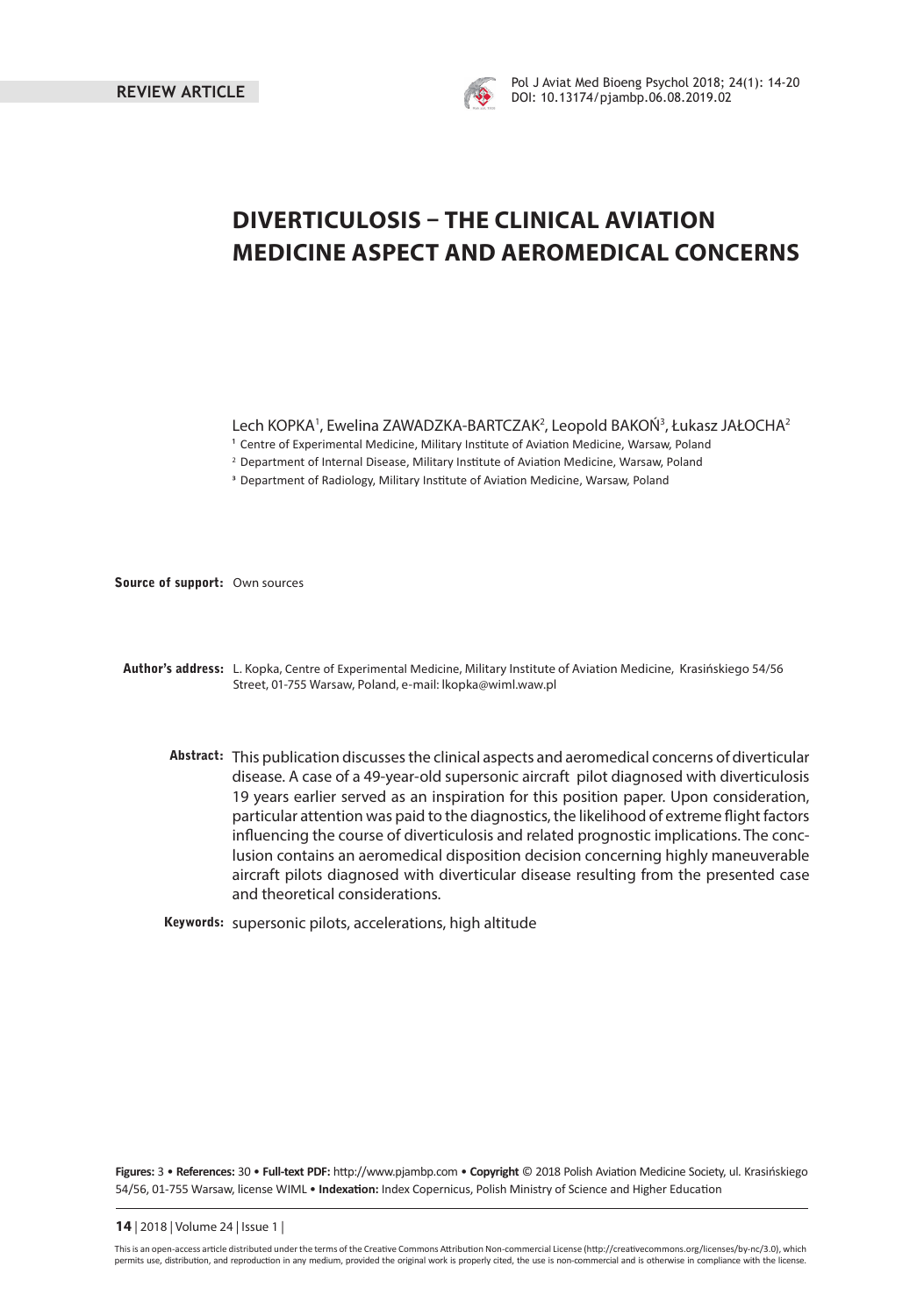### **INTRODUCTION**

Diverticulosis of the colon is one of the most common disorders of the gastrointestinal tract in Western Europe [18,24]. The highest incidence of the disease occurs in Europe, USA and Australia. Studies show that the prevalence of diverticulosis increases with age. It is <5% in persons under 40 years of age, 30% in individuals 60 years old and 50-65% in persons aged 85 [16,17,19]. Due to this fact, this pathology is relatively rare in the age group of active highly maneuverable aircraft pilots. It should be noted, however, that the data concerning the occurrence of diverticulosis is likely to be underestimated due to the fact that in about 85% of cases the disease is asymptomatic [3]. The issue raised is of particular importance with regard to highly maneuverable aircraft pilots exposed to hypoxia, high-altitude gas expansion, acceleration, anti-G straining maneuvers and pressure breathing. So, it is connected with flight safety.

The development of aviation medicine and technology has led to a better understanding of the impact of extreme flight conditions on the human body. At the same time, progress in medical technology has led to more precise diagnostic tests for the pilots. Medical boards responsible for flight clearance may be presented with a dilemma as to whether recognize the severity of lesions as directly en-

dangering flight safety, or if further flight service will have an impact on the progression of lesions and the development of possible complications. This uncertainty may involve clinically asymptomatic lesions in the spine, the cardiovascular system or the gastrointestinal tract. The exchange of knowledge and opinions concerning aviation medicine is beneficial from the point of view of aeromedical disposition decision and ethics.

An inspiration for this position paper came from a case of a 49-year-old supersonic aircraft pilot suffering from nonspecific complaints and unexpectedly diagnosed with diverticulosis (diagnosed by an x-ray with contrast medium in the intestine) 19 years ago. He was allowed to continue flying once the symptoms subsided. In February 2013, he was hospitalized due to clinical symptoms of diverticular disease (abdominal pain, elevated body temperature, increased leukocyte count and CRP) that required broad-spectrum antibiotic therapy. Six months later, he was hospitalized once again due to pain in the left iliac fossa without fever or elevation in laboratory markers of inflammation. Colonoscopy revealed multiple diverticula in the descending colon and sigmoid, along with discrete signs of inflammation in the vicinity of one of them. A 320-slice abdominal CT (0.5 mm helical scan layer thickness) performed after 2 weeks



Fig. 1. The first type of diverticula with very thin walls (marked by the red arrow).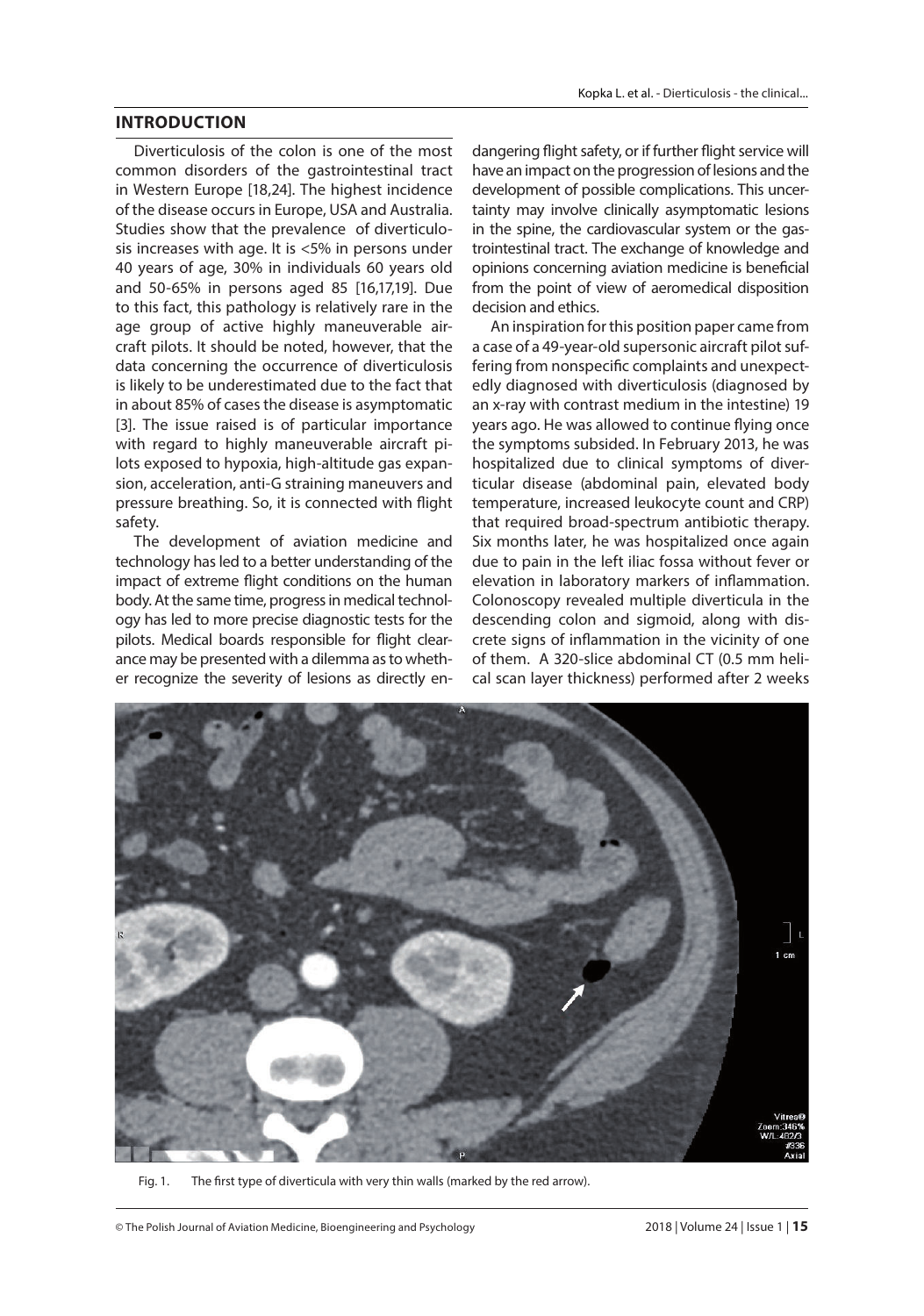

Fig. 2. The second type of diverticula with wall thickness of about 1.8-2 mm (marked by the red arrow).

of anti-inflammatory therapy, revealed numerous diverticula in the colon, without signs of inflammation. The diverticula were classified into one of three types based on the thickness of the wall (diverticula filled with fecal masses were not considered). The first type included diverticula with very thin walls that remained beyond the scope of the testing method (Fig.1). Approximate air volume in the largest one of them was 4.57 cm<sup>3</sup>.

The second type were diverticula with wall thickness of about 1.8-2 mm (Fig. 2) and a maximum air volume of 0.5016 cm<sup>3</sup>.

Third type of diverticula comprised of those with non-uniform wall thickness that represent a combination of the first two types (Fig. 3) and a maximum air volume of 1.274 cm<sup>3</sup>.

The pathogenesis of diverticulosis is still unknown but multifactorial [10,20]. It is caused by the following: low-fiber diet, structural changes in the intestinal wall, increased intraluminal pressure, low physical activity, segmentation and disorders of bowel motility. Abnormal motility may be caused by changes in the number and location of intestinal cells of Cajal [21] as well as by abnormalities in neural transmission [2]. Genetic factors and the process of aging also play an important role [25]. A low-fiber diet leads to the formation of harder stools, which require stronger intestinal contractions and result in hypertrophy of the muscle. A longer intestinal transit time, muscle hyper-

trophy and severe contractions cause increased pressure in the intestinal lumen. As a result, intestinal mucosa is pushed out of the membrane in areas of reduced resistance (e.g., blood vessels penetrating the intestine) to form diverticula [9]. Diverticulosis most commonly involves pseudodiverticula, which consist of mucosa and submucosa [24]. True diverticula containing a muscle layer are very rare and are thought to be mostly congenital [9,24]. Diverticulosis arise most commonly in the descending colon, because its lumen is the smallest and the change in pressure caused by forceful contractions is the highest [24].

CT of the colon revealed 3 types of diverticula, based on the thickness of the wall. A hypothesis could be made that diverticula with thick walls (Fig. 2) contain a muscle layer and are, therefore, true diverticula. If this hypothesis holds true, another one could be stated, that is diverticula of mixed wall thickness (Fig. 3) are morphologically in transition from true diverticula (Fig. 2) to the typical thin wall diverticula (based on tomographic evaluation) found in diverticulitis (Fig. 1). It seems likely that the predisposing factors, particularly increased intraluminal pressure, gradually displace (quite possibly asymmetrically) the intestinal mucosa beyond the muscular layer. If this hypothesis were proved to be true, it would greatly help address the medico-ethical and aeromedical disposition decision concerning military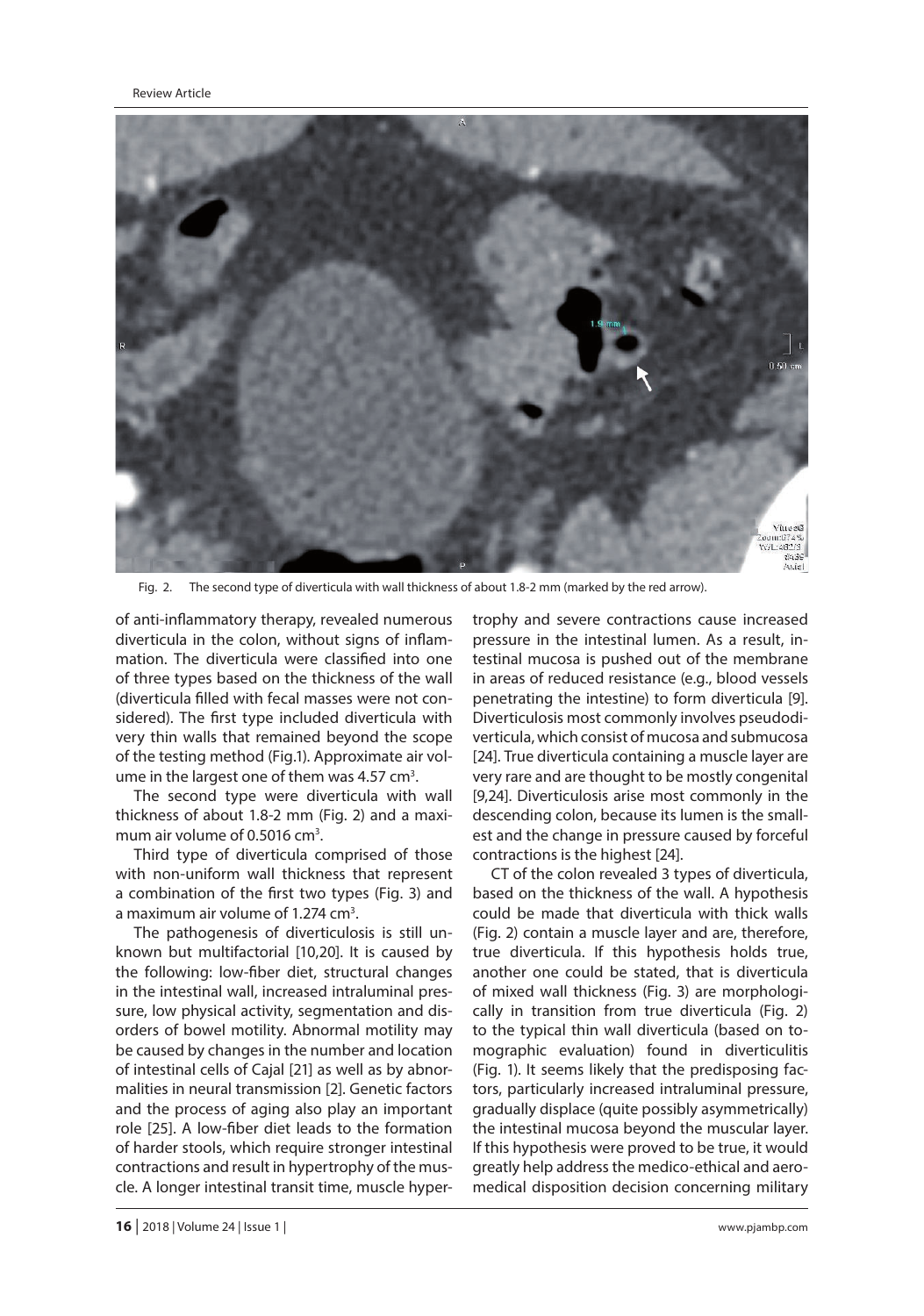Kopka L. et al. - Dierticulosis - the clinical



Fig. 3. The third type of diverticula - represents a combination of the first two types (marked by the red arrows).

pilots of highly maneuverable aircraft. Computer-based annual follow-up examination of the abdomen would provide insight into the possible advancement of diverticular morphological changes. Changes in the morphology of thick wall (true?) and "intermediate" diverticula into very thin-wall diverticula (typically pseudodiverticula), are associated with unfavorable and rapid progression of the disease, likely under the influence of extreme flight conditions. Such changes would signify an increased risk of potential perforation of the colon due to increased pressure in the abdominal cavity during flight. Both, acceptance or rejection of the hypothesis is difficult to prove. This would require follow-up computer testing of individuals with diverticulosis over a period of many years, which is impossible to carry out on a large group of pilots.

From a clinical viewpoint, the term "diverticulosis" represents the presence of asymptomatic diverticula in the colon confirmed with imaging studies, whereas "diverticular disease" is the presence of clinical symptoms.

Diverticular disease should be classified as [26]: [1] symptomatic uncomplicated diverticular disease: a single episode of non-specific symptoms, such as lower abdominal discomfort or abdominal pain, bloating, abdominal tenderness, constipation, diarrhea without any sign of inflammation (fever, neutrophilia, phlogosis of diverticula); [3]

recurrent symptomatic uncomplicated diverticular disease: more than one attack per year of nonspecific symptoms without signs of inflammation, or [5] complicated diverticular disease: abdominal symptoms associated with signs of inflammation.

A variety of complications may occur in the course of diverticular disease [15,28]. The most common one is diverticulitis. The pathogenesis of diverticulitis is not fully understood. However, it is thought that predisposing factors include: low-grade chronic inflammation, gut microbiota abnormalities, toxin exposure within the gut (arising from fecal retention) and intestinal ischemia. Diverticulitis usually follows an uncomplicated course (75%). In the remaining cases, it leads to the development of abscess, phlegmon, peridiverticular abscess or diverticular perforation with associated peritonitis [24]. Other complications of diverticulitis may include: narrowing and obstruction of the bowel, inflammation of the surrounding organs, fistulas, bleeding, liver abscess and sepsis [19]. Although diverticular disease is more common among elderly patients, a dramatic rise of its incidence is seen in the younger age groups [14]. Diverticular disease complications are most frequent in obese individuals on low-fiber diet, tobacco smokers, persons with chronic diseases, such as liver cirrhosis, diabetes, renal failure and especially those taking corticosteroids and immunosuppressive drugs [27]. Diverticulitis usually oc-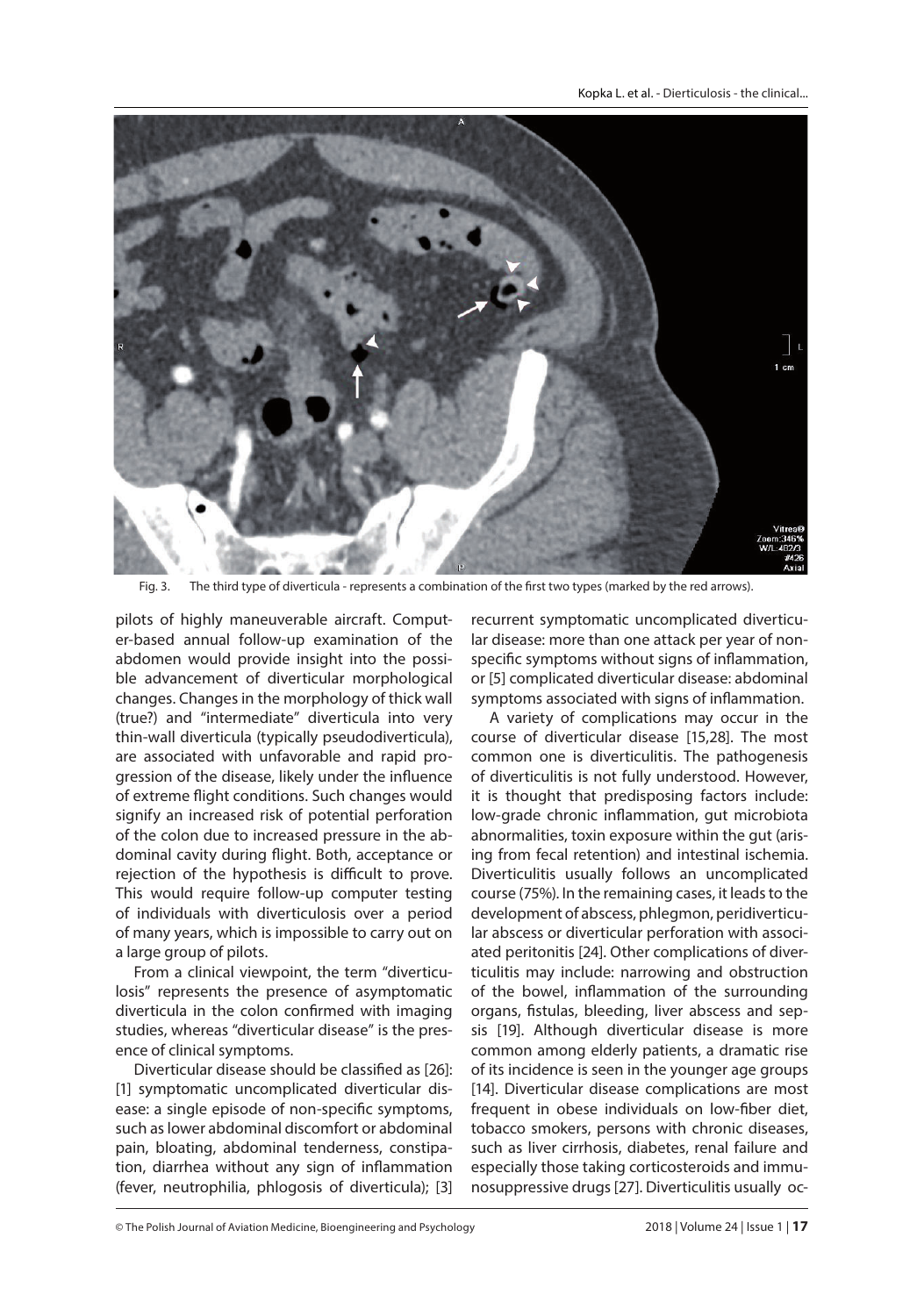curs in an acute or chronic form . The acute form involves a rapid onset and duration of symptoms for about 2 weeks. The chronic type is diagnosed when the symptoms are milder, recurrent and present for more than 6 months. Recurrence with an increased risk of complications occurs in 25% of patients with diverticulitis [30]. Diagnostic tests include blood counts, acute phase protein (CRP) concentration, CT evaluation or alternatively MRI or ultrasound imaging could be implemented [6,12,22]. Colonoscopy should be avoided in the course of acute diverticulitis due to increased risk of perforation but in case of bleeding treatment or chronic colitis, differential diagnosis colonoscopy is suggested [20]. Additionally, the large intestine is difficult to evaluate because of shrinkage, narrowing of the lumen and immobilization (fixation). Following the acute phase, a complete endoscopic examination must be performed to exclude other conditions, such as inflammatory bowel disease and cancer [24].

Diverticulitis affects the patient's quality of life. Recurrence prevention plays an important role. Recommendations include change in diet to increase the amount of fiber consumed, avoidance of foods that create excessive amounts of intestinal gas (carbonated water, carbohydrates, legumes, cabbage) and weight reduction. A change in lifestyle with increased physical activity also plays a vital role. Prophylactic pharmacotherapy remains open to debate [5,7] but rifaximin is suggested [13], efficacy of mesalazin is not confirmed.

## **THE AVIATION MEDICINE ASPECT**

Under normal conditions, the gastrointestinal tract of a healthy individual contains a few hundred milliliters of free gas [1]. It is produced by fermentation of foods and its chemical composition (carbon, oxygen, hydrogen, nitrogen, methane, hydrogen sulphide) along with the amount accumulated, depend on a person's nutrition and the quantity of air swallowed with saliva and food (this is particularly true of individuals prone to aerophagia).

During the ascent, in the presence of decreased surrounding atmospheric pressure, the volume of gas in the gastrointestinal tract increases gradually and proportionately. The severity and intensity of the illness depend on the amount and rate of gas accumulation, its distribution within the gastrointestinal tract, the anatomic and functional condition of the intestine, the time elapsed since the last meal, the type and degree of abdominal wall tension and abdominal pressure.

Military training flights take place at heights of 6,000-12,000 meters. The airtight cabin of the aircraft maintains correspondingly lower air pressure (depending on the altitude) to reduce the effects of any sudden decompression. Rapid ascent and descent of an aircraft during military training operations causes the volume of intestinal gas to change rapidly. It should be noted that low cabin pressure and the use of technical devices protecting from hypoxia prevent only sudden decompression complications. The volume of gas in the gastrointestinal tract increases by 50% at 3,000 meters and by 100% at 7,000 meters, as compared to the original volume at sea level. An increase in gas volume in the gastrointestinal tract during decompression at higher altitudes would be correspondingly greater [11]. It should be emphasized that the impact of rapid decompression on the gastrointestinal tract depends not only on the parameters of decompression (the difference between the initial and final pressure in the cabin. their relative ratio and the duration of decompression) and the initial amount of gas in the intestine, but also on the functional state, and more importantly, the structural changes in the intestinal wall. Expansion of gas in the gastrointestinal tract leads to abdominal distension and elevation of the diaphragm. Distension of the stomach and the intestines causes a feeling of fullness and discomfort in the abdominal cavity [1].

In the course of diverticulosis, the greatest risk of complications associated with supersonic flight is due to increased pressure throughout the intestines and the abdominal cavity. This can cause extreme pain or even intestinal perforation, especially in the setting of a disease process. During rapid decompression, the expanding gas remains mostly in the same location. Thus, in cases of diverticula obstructed by fecal matter, a rapid increase in the volume and pressure of gas accumulated within the enclosed space takes place. Expansion of diverticula containing gas may lead to reflex contraction of the adjacent sections, making it difficult, or even impossible, to propagate and eliminate the gas by natural means.

The force of +Gz acceleration leads to a downward displacement of tissues and organs, especially those with a range of movement, such as the liver, the bladder and the intestines, resulting in an additional impact on abdominal pressure. Values of venous and abdominal pressure increase in a linear proportion to the rate of acceleration [8]. Additionally, rapid changes in pressure take place when changing the direction of acceleration in the Gz axis, especially during aerobatic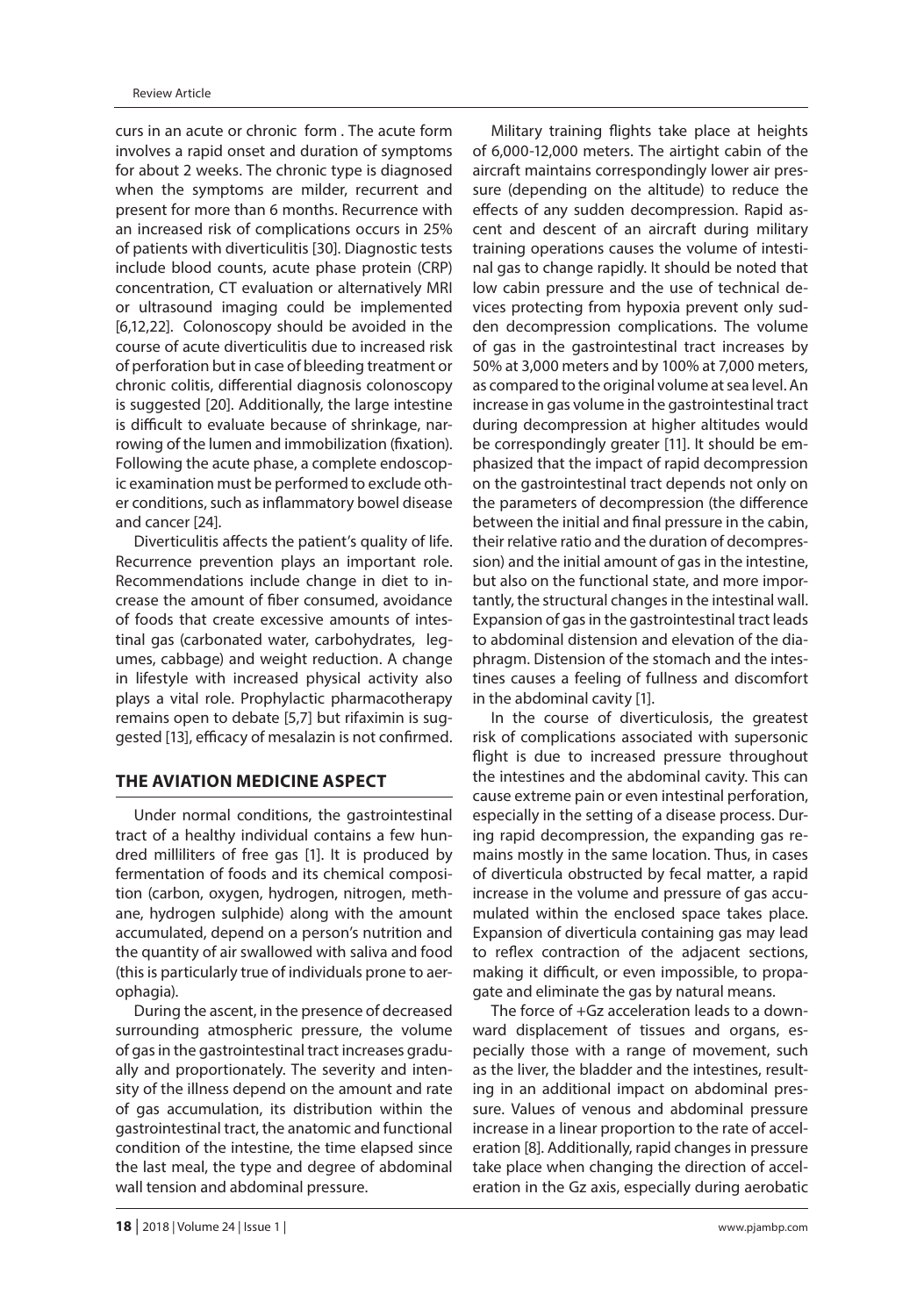maneuvers in the upside-down position: such as a barrel roll, reversed loop, inverted corkscrew and others. An additional increase in abdominal pressure during flight in a highly maneuverable aircraft is caused by Anti-G-Straining Maneuvers (AGSM) performed by the pilots and the pressure exerted by an abdominal pressure compensator, which is part of a pressure suit [29]. One of its tasks is to reduce the harmful effects of high-altitude meteorism.

An increase in intra-abdominal pressure is also stimulated by pressure breathing, resulting in lowering of the diaphragm and an increase in abdominal pressure [23]. The potential impact of vibrations occurring in aviation on diverticular disease is impossible to assess.

#### **AERO-MEDICAL CONCERNS**

Flight safety and aviator's wellness should be taken into account when conducting a medical assessment of a pilot of a super-maneuverable aircraft,. This includes the possibility of structural changes within the diverticula, an increase in the number of diverticula and possible progression of the disease forced by flight factors. Therefore, diverticulosis is an extremely important subject of medical certification and an equally important ethical and medical issue.

Computer test results of the presented case of diverticulosis / diverticular disease suggest that even originally true diverticula with thick walls may transform, under a longstanding influence of harmful factors, into thin-walled pseudodiverticula visible on a CT. There is no doubt that the discussed extreme factors affecting the pilot body, particularly significant and relatively rapid pressure changes within the colon, are a predisposing factor in the progression of morphological changes in diverticulosis of the bowel. Considering the above findings, along with a documented diverticular disease, we believe that pilots of supersonic aircraft should not be allowed to continue to fly.

Pilots may be able to continue their flying duty in cases of asymptomatic diverticulosis detected accidentally, e.g. during prophylactic endoscopy of the colon, provided that they undergo periodic CT screening, taking into account the progression of diverticular wall morphology discussed earlier in this document. Such position may be justified by the fact that the pilot discussed in this publication served in the air force with a diagnosed and asymptomatic diverticulosis of the colon for 19 years without any complications and the hypotheses presented in this work were not sufficiently proven. However, presence or development of diverticulitis with very thin walls, below 0.5 mm (beyond the capability of accurate CT assessment), in our opinion, should constitute a contraindication to flying highly maneuverable aircraft. For highly maneuverable aircraft pilot candidates, it may be worth considering performing CT screening of not only the spine, but also the abdominal cavity.

#### **AUTHORS' DECLARATION:**

**Study Design:** Lech Kopka, Ewelina Zawadzka-Bartczak, Łukasz Jałocha, Leopold Bakoń; **Data Collection:** Lech Kopka, Ewelina Zawadzka-Bartczak, Łukasz Jałocha, Leopold Bakoń; **Manuscript Prepa**ration: Lech Kopka, Ewelina Zawadzka-Bartczak. The Authors declare that there is no conflict of interest.

#### **REFERENCES**

- 1. Bedell GN, Marshall R, DuBois A, Harris JH. Measurement of the volume of gas in the gastrointestinal tract. Values in normal subjects and ambulatory patients. J Clin Invest. 1956; 35(3):336-345.
- 2. Bottner M, Wedel T. Abnormalities of neuromuscular anatomy in diverticular disease. Dig. Dis. 2012; 30:19-23.
- 3. Comparato G, Pilotto A, Franzè A, Franceschi M, Di Mario F. Diverticular disease in the elderly.Dig Dis. 2007; 25(2):151-59.
- 4. Daniels L, Budding AE, de Corte N. Fecal microbiome analysis as a diagnostic test for diverticulitis. Eur. J. Clin. Microbiol. Infec. Dis. 2014; 33:1927-1936.